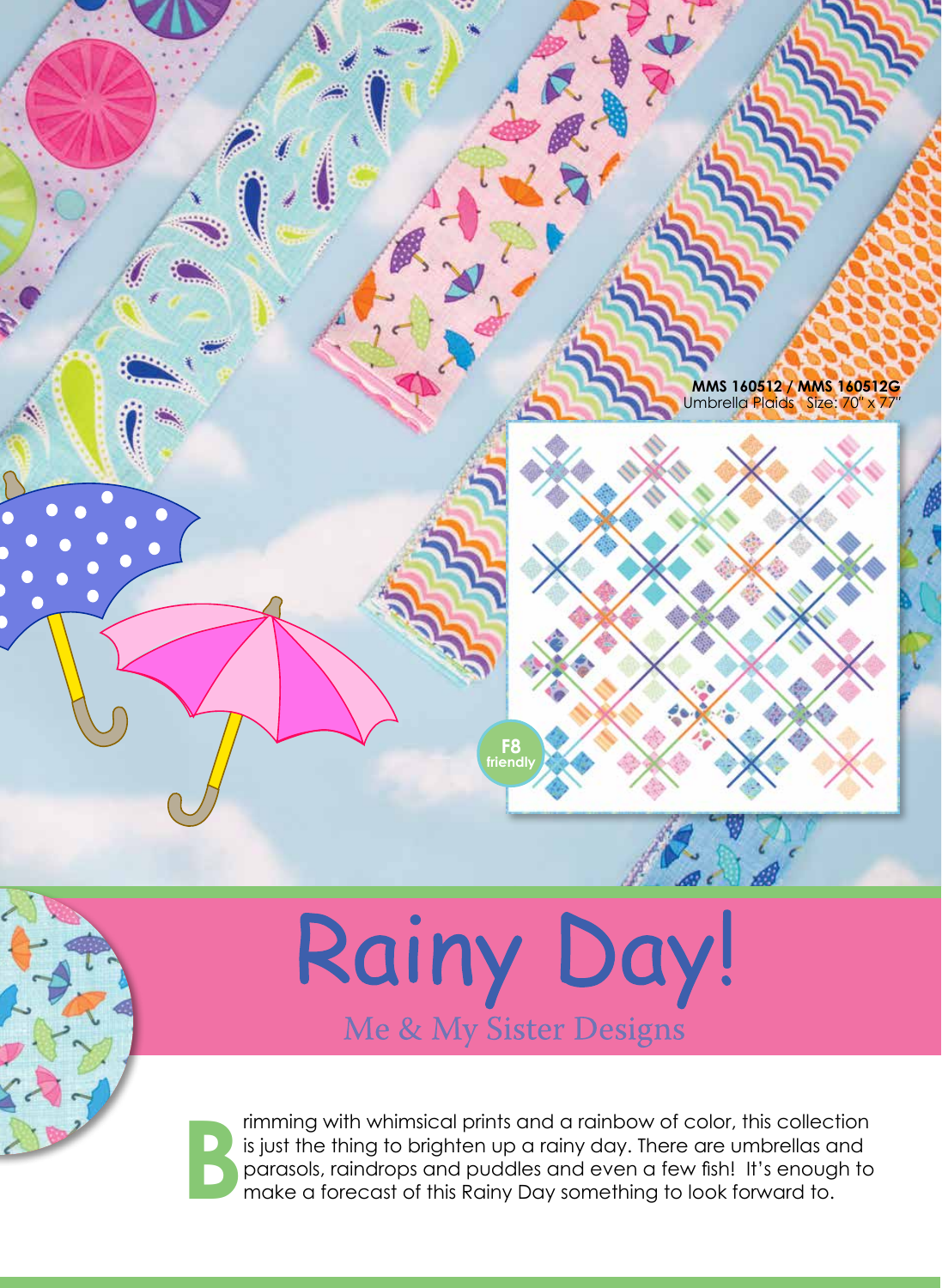

January 2017 Delivery











22292 12 \*



22291 13





22296 12



Puddle Turquoise

22295 17 \*

22296 13



22297 27 \*

Blue Green

22294 12 \*

Blue Skies

22298 13



**MMS 160511 / MMS 160511G** 

**SEPTEMBER 2016** www.modafabrics.com



**LC framed** 

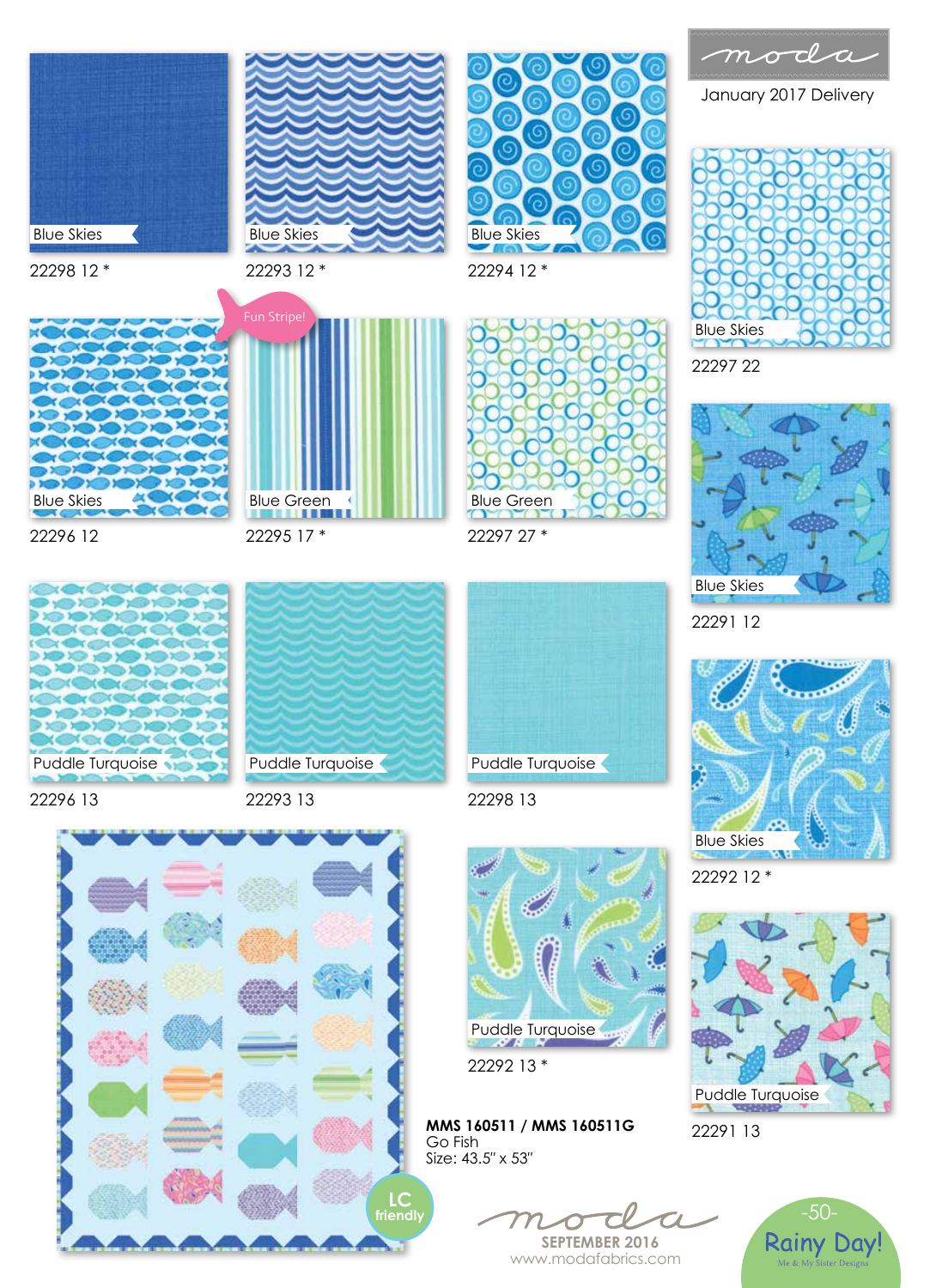









22298 11 \*

22293 11 \*

Pouring Purple



22294 11



22291 11 \*



22290 11



22298 15 \*



22297 25



22294 15



22296 15



22291 15 \*



22290 15



22292 15 \*



22295 15





**SEPTEMBER 2016** www.modafabrics.com